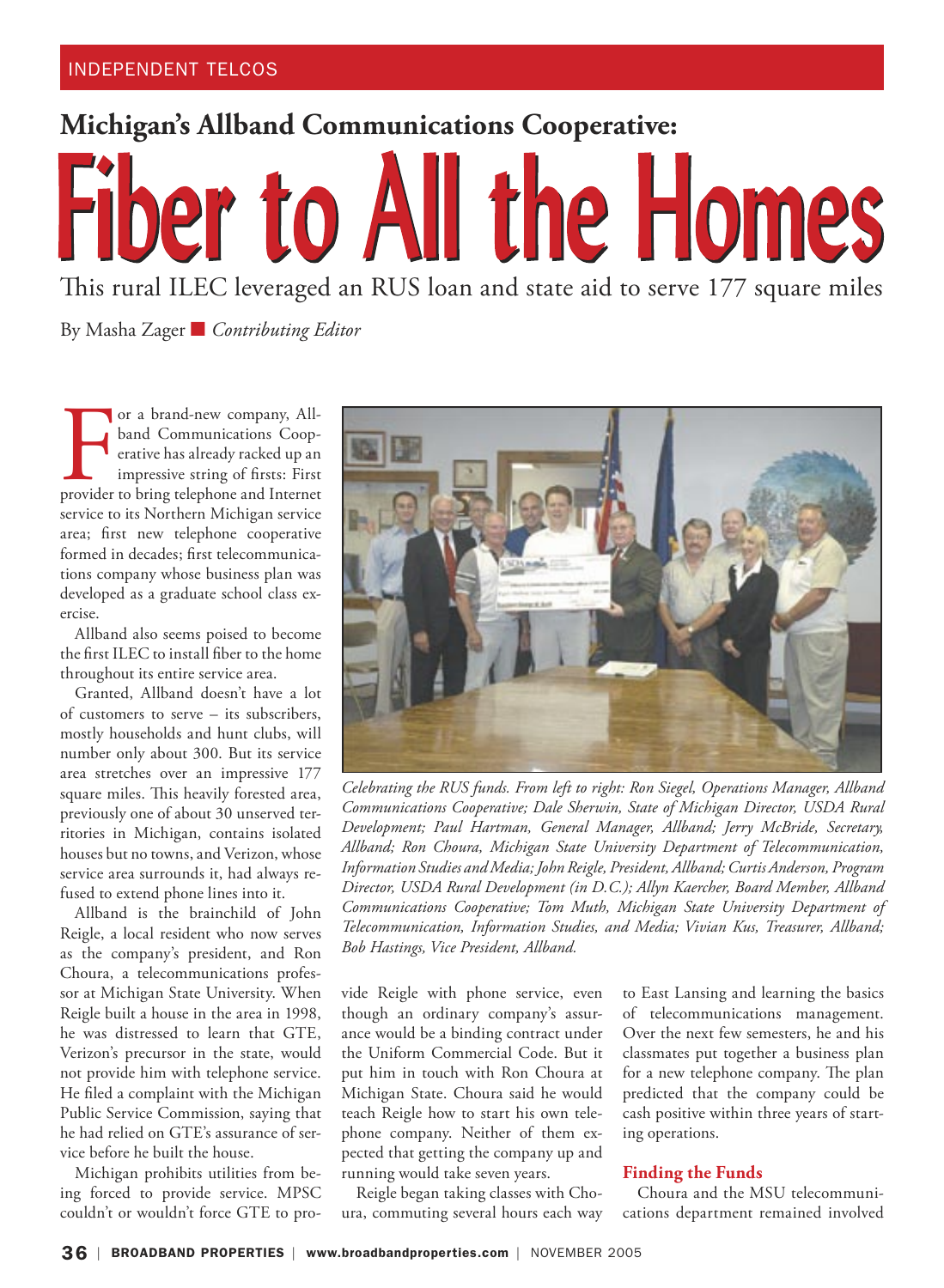

*Alband's service area.*

with Allband during its long journey from business plan to operating company. Seed capital came from part of a \$212 thousand state economic development grant to MSU (see box). Choura helped Reigle set up the company, educate board members, obtain state and federal licenses, select infrastructure, and recruit the general manager, Paul Hartman, and operations manager, Ron Siegel (Siegel is a former graduate student of Choura's).

The process proved long and arduous, in large part because laws, regulations, and financial institutions all assume that any new telephone company will be a CLEC rather than an ILEC. At every step of the way, Allband had to obtain a waiver or exception from normal procedures.

In October, 2005, all the pieces were in place – licenses, approvals, and, most important, up to \$8 million in loans and interim financing from the Rural Utilities Service Rural Development– and construction began on the infrastructure, starting with the central office and the cable to the proposed interconnection point. By the end of this year, between 20 and 30 subscribers will be connected to the system, and to the outside world. The cold Michigan winter may slow down or even halt construction for several months, but by next spring or summer, the remaining infrastructure will be installed and the rest of the subscribers added to the system.

As far back as 1999, they selected fiber to the home as the preferred infrastructure. Part of the reason was cost: Because there was no existing infrastructure of any kind, fiber was (and is) the least expensive way to provide subscribers with high-quality telephone, broadband, and video services. Any other solution would have required installing both copper and cable.

The working group calculated that with FTTH, for an investment of about \$3000 per home, Allband could provide triple-play services with Internet speeds of 1.5 or 2 Mbps, and could charge customers between \$70 and \$100 per month. (In fact, the initial offering will consist only of telephone and Internet service; video won't be added until after all subscribers have been connected, probably in 2007.)

Maintenance costs will be lower with fiber, too, because cables are being buried four feet below ground, with no protruding pedestals for snowmobilers to collide with.

Another reason for selecting FTTH was that it offered possibilities for economic development. Without telephone service, operating a business in the Allband area was impossible. "Even the Amish up here have phones," Reigle says.

With telephone service and ultra-highspeed Internet access, the area should become attractive for home-based businesses. A radiologist, for example, has expressed interest in moving to the area and reading X-ray films from home. The area might also become attractive for communications-intensive businesses such as call centers.

Thus, FTTH may attract new residents to the area. Because of the new service, some homeowners are considering subdividing their lots and building new houses, and weekenders are considering becoming full-time residents. Security services provided through FTTH may make the area more attractive as a location for summer homes.

Finally, up-to-date communications facilities will improve the quality of life for current residents, who have lived for so long in near-isolation. By far the most important addition will be access to emergency services. While the area has excellent emergency services, summoning a fire truck or ambulance has





*Deep trenching to lay fiber deep enough to keep weather, animals, and snowmobilers away.*